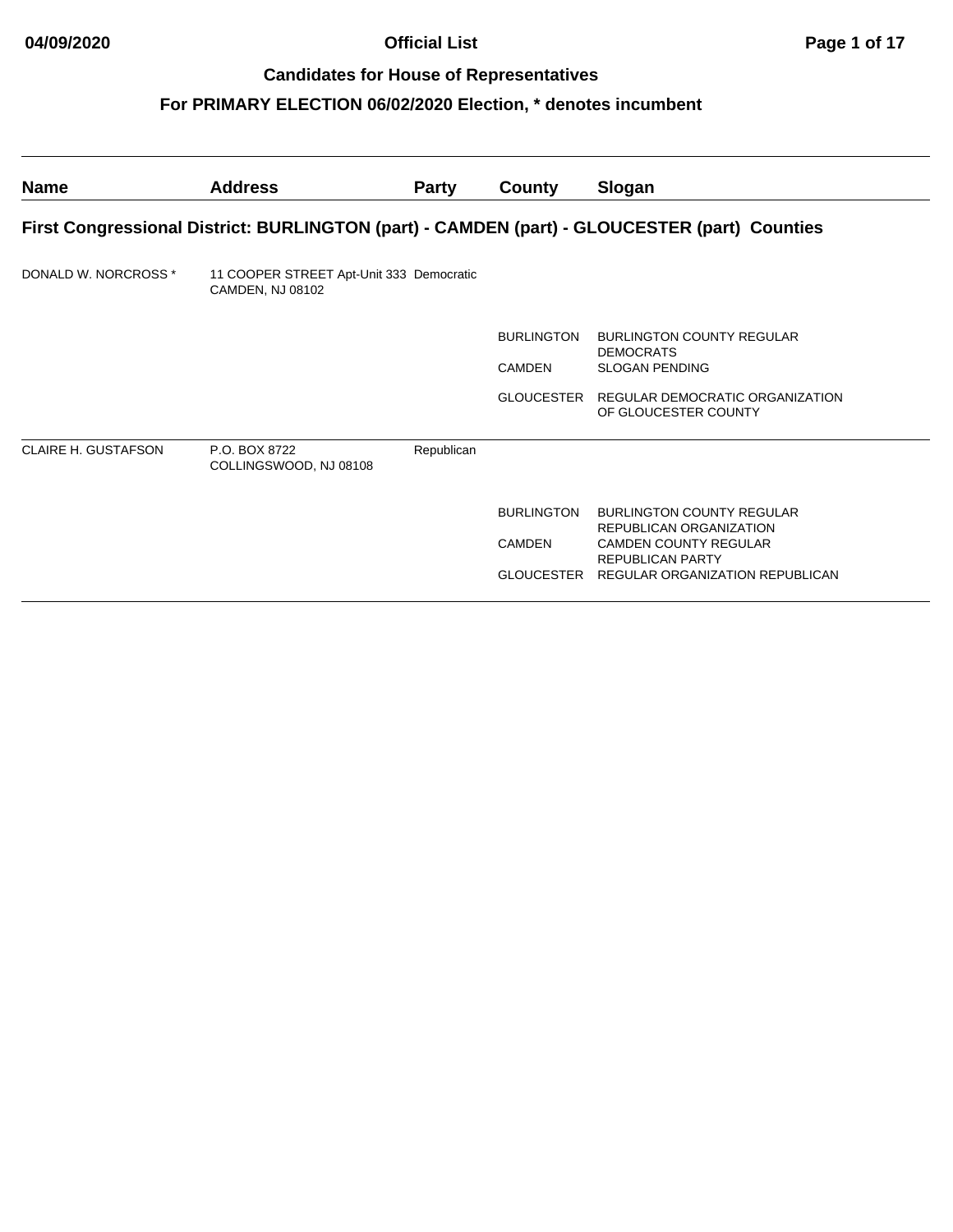## **04/09/2020 Official List Page 2 of 17**

### **Candidates for House of Representatives**

| <b>Name</b>            | <b>Address</b>                                            | Party      | County            | Slogan                                                                                              |
|------------------------|-----------------------------------------------------------|------------|-------------------|-----------------------------------------------------------------------------------------------------|
|                        | - GLOUCESTER (part) - OCEAN (part) - SALEM Counties       |            |                   | Second Congressional District: ATLANTIC - BURLINGTON (part) - CAMDEN (part) - CAPE MAY - CUMBERLAND |
| JEFF VAN DREW *        | 237 DENNISVILLE ROAD<br>CAPE MAY COURT HOUSE, NJ<br>08210 | Republican |                   |                                                                                                     |
|                        |                                                           |            | <b>ATLANTIC</b>   | ATLANTIC COUNTY REGULAR                                                                             |
|                        |                                                           |            | <b>BURLINGTON</b> | <b>REPUBLICAN</b><br><b>BURLINGTON COUNTY REGULAR</b>                                               |
|                        |                                                           |            | <b>CAMDEN</b>     | REPUBLICAN ORGANIZATION<br>CAMDEN COUNTY REGULAR                                                    |
|                        |                                                           |            | <b>CAPE MAY</b>   | <b>REPUBLICAN PARTY</b><br>CAPE MAY COUNTY REGULAR                                                  |
|                        |                                                           |            | CUMBERLAND        | REPUBLICAN ORGANIZATION<br><b>CUMBERLAND COUNTY REGULAR</b>                                         |
|                        |                                                           |            |                   | REPUBLICAN ORGANIZATION<br>GLOUCESTER REGULAR ORGANIZATION REPUBLICAN                               |
|                        |                                                           |            | <b>OCEAN</b>      | REGULAR REPUBLICAN ORGANIZATION                                                                     |
|                        |                                                           |            | SALEM             | OF OCEAN COUNTY<br>REGULAR REPUBLICAN                                                               |
| <b>WILL CUNNINGHAM</b> | 531 N. EAST AVENUE<br>VINELAND, NJ 08360                  | Democratic |                   |                                                                                                     |
|                        |                                                           |            | <b>ATLANTIC</b>   | <b>TRUE DEMOCRATS</b>                                                                               |
|                        |                                                           |            | <b>BURLINGTON</b> | TRUE DEMOCRATS                                                                                      |
|                        |                                                           |            | <b>CAMDEN</b>     | <b>TRUE DEMOCRATS</b>                                                                               |
|                        |                                                           |            | <b>CAPE MAY</b>   | <b>TRUE DEMOCRATS</b>                                                                               |
|                        |                                                           |            | <b>CUMBERLAND</b> | TRUE DEMOCRATS                                                                                      |
|                        |                                                           |            |                   | GLOUCESTER TRUE DEMOCRATS                                                                           |
|                        |                                                           |            | <b>OCEAN</b>      | TRUE DEMOCRATS                                                                                      |
|                        |                                                           |            | SALEM             | TRUE DEMOCRATS                                                                                      |
| <b>JOHN FRANCIS</b>    | P.O. BOX 2189<br>CAPE MAY, NJ 08204                       | Democratic |                   |                                                                                                     |
|                        |                                                           |            | <b>ATLANTIC</b>   | <b>WALKING FOR YOU</b>                                                                              |
|                        |                                                           |            | <b>BURLINGTON</b> | <b>WALKING FOR YOU</b>                                                                              |
|                        |                                                           |            | <b>CAMDEN</b>     | <b>WALKING FOR YOU</b>                                                                              |
|                        |                                                           |            | <b>CAPE MAY</b>   | <b>WALKING FOR YOU</b>                                                                              |
|                        |                                                           |            | <b>CUMBERLAND</b> | <b>WALKING FOR YOU</b>                                                                              |
|                        |                                                           |            | GLOUCESTER        | WALKING FOR YOU                                                                                     |
|                        |                                                           |            | <b>OCEAN</b>      | <b>WALKING FOR YOU</b>                                                                              |
|                        |                                                           |            | SALEM             | <b>WALKING FOR YOU</b>                                                                              |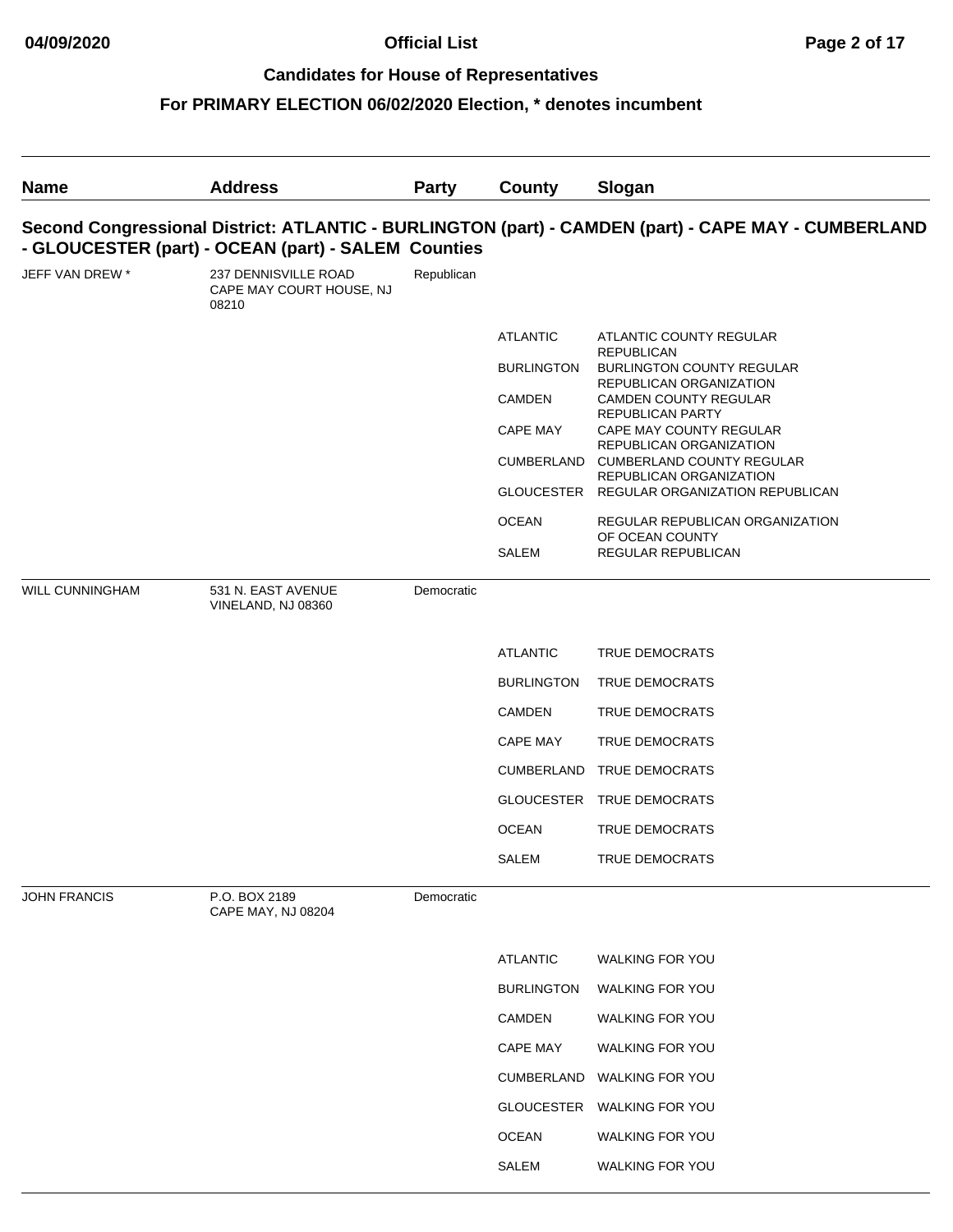## **04/09/2020 Official List Page 3 of 17**

### **Candidates for House of Representatives**

| <b>Name</b>                            | <b>Address</b>                                      | <b>Party</b> | County            | Slogan                                                                                              |
|----------------------------------------|-----------------------------------------------------|--------------|-------------------|-----------------------------------------------------------------------------------------------------|
|                                        | - GLOUCESTER (part) - OCEAN (part) - SALEM Counties |              |                   | Second Congressional District: ATLANTIC - BURLINGTON (part) - CAMDEN (part) - CAPE MAY - CUMBERLAND |
| BRIGID CALLAHAN HARRISON P.O. BOX 3201 | MARGATE, NJ 08402                                   | Democratic   |                   |                                                                                                     |
|                                        |                                                     |              | <b>ATLANTIC</b>   | ATLANTIC COUNTY REGULAR                                                                             |
|                                        |                                                     |              | <b>BURLINGTON</b> | DEMOCRATS, ORG.<br><b>BURLINGTON COUNTY REGULAR</b>                                                 |
|                                        |                                                     |              | CAMDEN            | <b>DEMOCRATS</b><br><b>SLOGAN PENDING</b>                                                           |
|                                        |                                                     |              | <b>CAPE MAY</b>   | CAPE MAY COUNTY REGULAR                                                                             |
|                                        |                                                     |              | CUMBERLAND        | DEMOCRATIC ORGANIZATION<br><b>CUMBERLAND COUNTY REGULAR</b><br>DEMOCRATIC ORGANIZATION              |
|                                        |                                                     |              |                   | GLOUCESTER REGULAR DEMOCRATIC ORGANIZATION<br>OF GLOUCESTER COUNTY                                  |
|                                        |                                                     |              | <b>OCEAN</b>      | OCEAN COUNTY REGULAR<br>DEMOCRATS, ORG.                                                             |
|                                        |                                                     |              | <b>SALEM</b>      | REGULAR DEMOCRATIC ORGANIZATION                                                                     |
| <b>AMY KENNEDY</b>                     | PO BOX 247<br>BRIGANTINE, NJ 08203                  | Democratic   |                   |                                                                                                     |
|                                        |                                                     |              | <b>ATLANTIC</b>   | ATLANTIC COUNTY DEMOCRATIC                                                                          |
|                                        |                                                     |              | <b>BURLINGTON</b> | <b>COMMITTEE</b><br><b>BURLINGTON COUNTY DEMOCRATS</b>                                              |
|                                        |                                                     |              | CAMDEN            | 2020<br><b>SLOGAN PENDING</b>                                                                       |
|                                        |                                                     |              | <b>CAPE MAY</b>   | CAPE MAY COUNTY DEMOCRATIC                                                                          |
|                                        |                                                     |              |                   | COMMITTEE 2020<br>CUMBERLAND CUMBERLAND COUNTY DEMOCRATS                                            |
|                                        |                                                     |              | GLOUCESTER        | 2020<br>GLOUCESTER COUNTY DEMOCRATIC                                                                |
|                                        |                                                     |              | <b>OCEAN</b>      | COMMITTEE 2020<br>OCEAN COUNTY DEMOCRATIC                                                           |
|                                        |                                                     |              | SALEM             | COMMITTEE 2020<br>SALEM COUNTY DEMOCRATIC<br>COMMITTEE 2020                                         |
| ROBERT W. PATTERSON                    | P.O. BOX 815<br>OCEAN CITY, NJ 08226                | Republican   |                   |                                                                                                     |
|                                        |                                                     |              | <b>ATLANTIC</b>   | AMERICA FIRST REPUBLICANS                                                                           |
|                                        |                                                     |              | <b>BURLINGTON</b> | AMERICA FIRST REPUBLICANS                                                                           |
|                                        |                                                     |              | <b>CAMDEN</b>     | AMERICA FIRST REPUBLICANS                                                                           |
|                                        |                                                     |              | <b>CAPE MAY</b>   | AMERICA FIRST REPUBLICANS                                                                           |
|                                        |                                                     |              | CUMBERLAND        | AMERICA FIRST REPUBLICANS                                                                           |
|                                        |                                                     |              | GLOUCESTER        | AMERICA FIRST REPUBLICANS                                                                           |
|                                        |                                                     |              | <b>OCEAN</b>      | AMERICA FIRST REPUBLICANS                                                                           |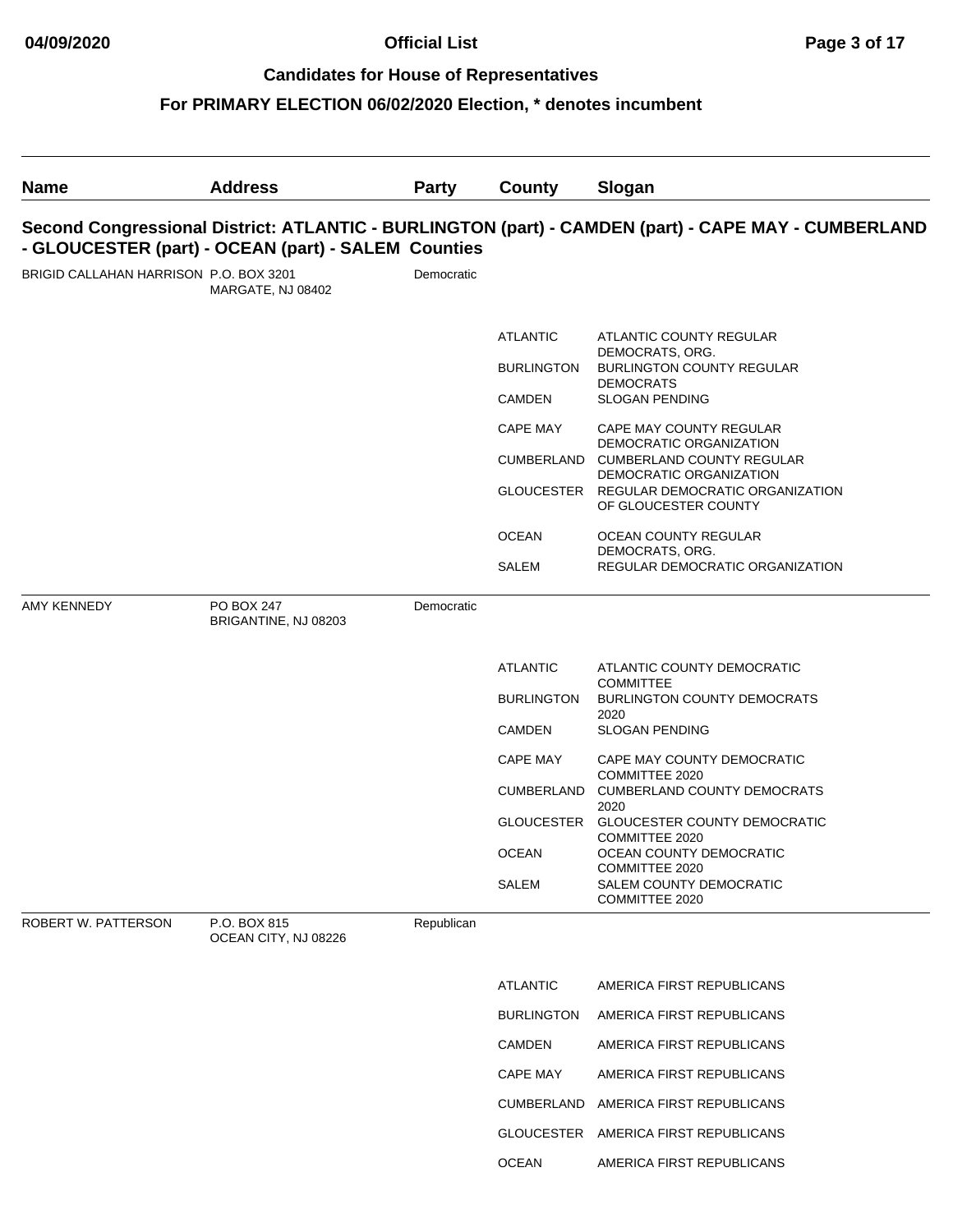## **04/09/2020 Official List Page 4 of 17**

### **Candidates for House of Representatives**

| <b>Name</b>         | <b>Address</b>                                      | <b>Party</b> | County            | Slogan                                                                                              |
|---------------------|-----------------------------------------------------|--------------|-------------------|-----------------------------------------------------------------------------------------------------|
|                     | - GLOUCESTER (part) - OCEAN (part) - SALEM Counties |              |                   | Second Congressional District: ATLANTIC - BURLINGTON (part) - CAMDEN (part) - CAPE MAY - CUMBERLAND |
|                     |                                                     |              | SALEM             | AMERICA FIRST REPUBLICANS                                                                           |
| ROBERT D. TURKAVAGE | P.O. BOX 348<br>BRIGANTINE, NJ 08203                | Democratic   |                   |                                                                                                     |
|                     |                                                     |              | <b>ATLANTIC</b>   | ATLANTIC COUNTY'S MODERATE<br><b>DEMOCRAT</b>                                                       |
|                     |                                                     |              | <b>BURLINGTON</b> | <b>BURLINGTON COUNTY'S MODERATE</b><br><b>DEMOCRAT</b>                                              |
|                     |                                                     |              | <b>CAMDEN</b>     | <b>CAMDEN COUNTY'S MODERATE</b><br><b>DEMOCRAT</b>                                                  |
|                     |                                                     |              | CAPE MAY          | CAPE MAY COUNTY'S MODERATE<br><b>DEMOCRAT</b>                                                       |
|                     |                                                     |              | CUMBERLAND        | CUMBERLAND COUNTY'S MODERATE<br><b>DEMOCRAT</b>                                                     |
|                     |                                                     |              | GLOUCESTER        | <b>GLOUCESTER COUNTY'S MODERATE</b><br><b>DEMOCRAT</b>                                              |
|                     |                                                     |              | <b>OCEAN</b>      | OCEAN COUNTY'S MODERATE<br><b>DEMOCRAT</b>                                                          |
|                     |                                                     |              | <b>SALEM</b>      | <b>SALEM COUNTY'S MODERATE</b><br><b>DEMOCRAT</b>                                                   |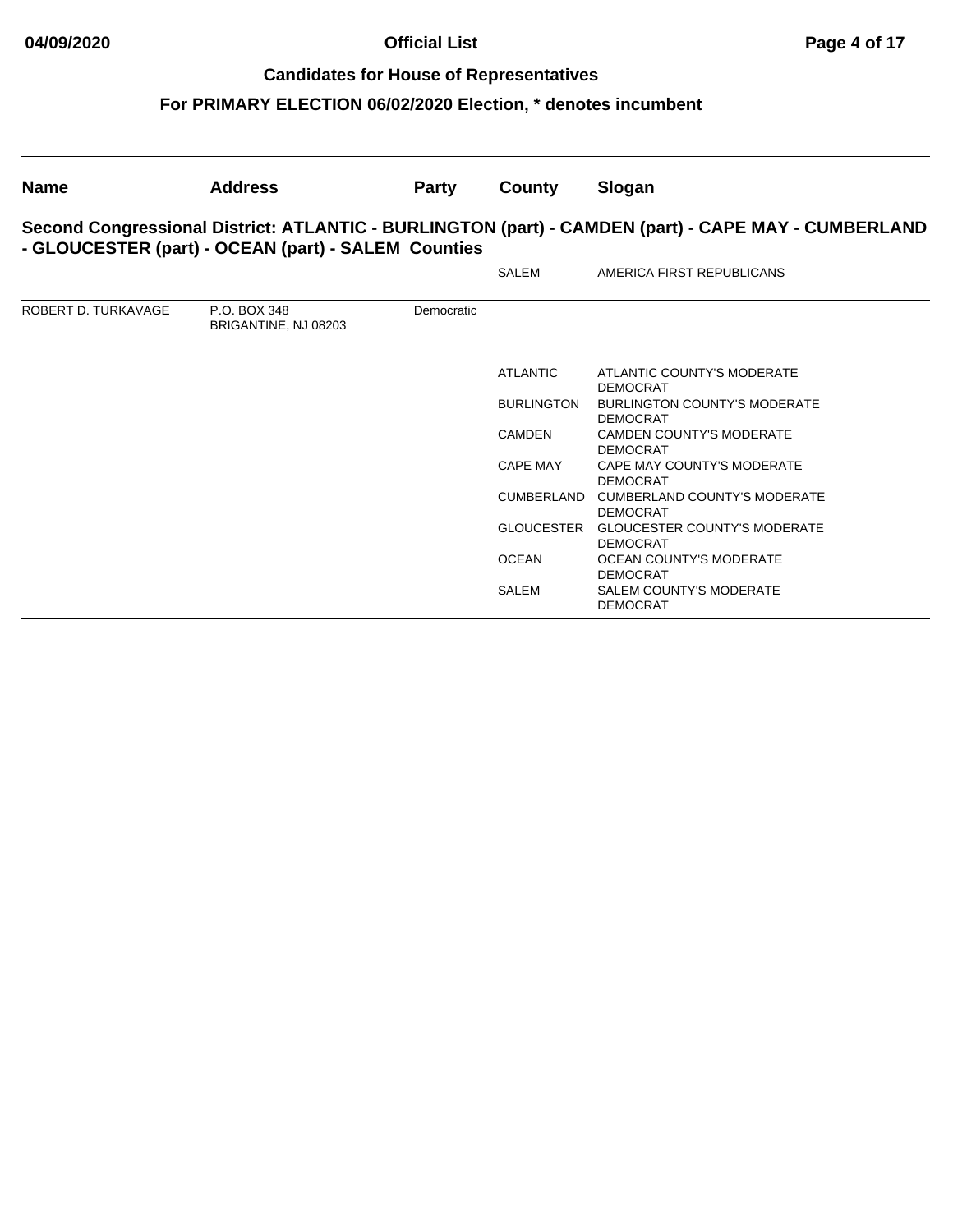| <b>Name</b>          | <b>Address</b>                                                          | <b>Party</b> | County            | Slogan                                                             |  |  |  |  |
|----------------------|-------------------------------------------------------------------------|--------------|-------------------|--------------------------------------------------------------------|--|--|--|--|
|                      | Third Congressional District: BURLINGTON (part) - OCEAN (part) Counties |              |                   |                                                                    |  |  |  |  |
| ANDY KIM *           | P.O. BOX 211<br>MARLTON, NJ 08053                                       | Democratic   |                   |                                                                    |  |  |  |  |
|                      |                                                                         |              | <b>BURLINGTON</b> | <b>BURLINGTON COUNTY REGULAR</b><br><b>DEMOCRATS</b>               |  |  |  |  |
|                      |                                                                         |              | <b>OCEAN</b>      | OFFICIAL REGULAR DEMOCRATIC<br><b>ORGANIZATION</b>                 |  |  |  |  |
| <b>KATE GIBBS</b>    | 7 PEPPERMINT DRIVE<br>LUMBERTON, NJ 08048                               | Republican   |                   |                                                                    |  |  |  |  |
|                      |                                                                         |              | <b>BURLINGTON</b> | <b>BURLINGTON COUNTY REGULAR</b><br><b>REPUBLICAN ORGANIZATION</b> |  |  |  |  |
|                      |                                                                         |              | <b>OCEAN</b>      | <b>MAGA REPUBLICANS</b>                                            |  |  |  |  |
| <b>DAVID RICHTER</b> | P.O. BOX 480<br>TOMS RIVER, NJ 08754                                    | Republican   |                   |                                                                    |  |  |  |  |
|                      |                                                                         |              | <b>BURLINGTON</b> | <b>BURLINGTON COUNTY CONSERVATIVE</b><br><b>REPUBLICANS</b>        |  |  |  |  |
|                      |                                                                         |              | <b>OCEAN</b>      | REGULAR REPUBLICAN ORGANIZATION<br>OF OCEAN COUNTY                 |  |  |  |  |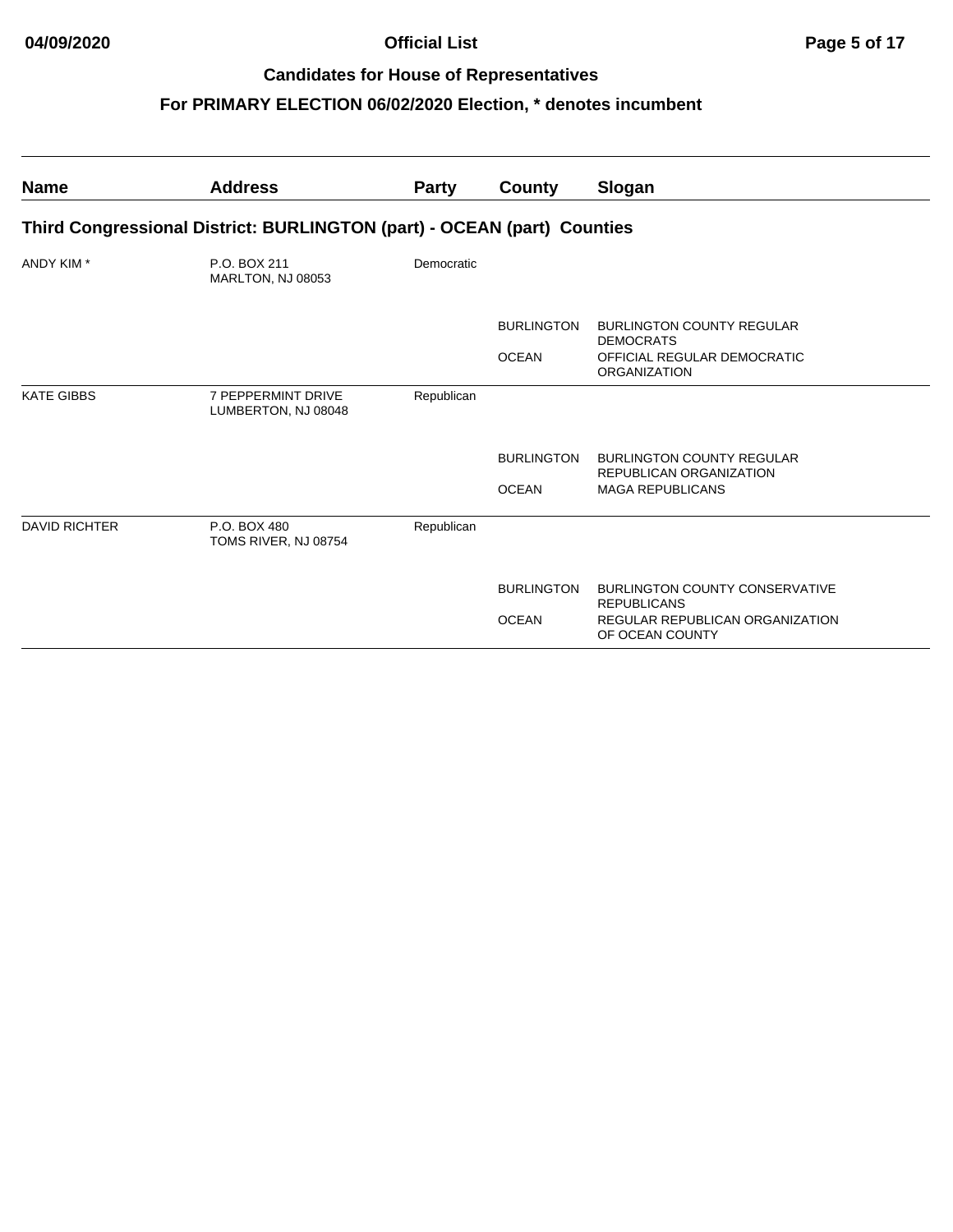| <b>Name</b>            | <b>Address</b>                                                                         | <b>Party</b> | <b>County</b>   | Slogan                                                |
|------------------------|----------------------------------------------------------------------------------------|--------------|-----------------|-------------------------------------------------------|
|                        | Fourth Congressional District: MERCER (part) - MONMOUTH (part) - OCEAN (part) Counties |              |                 |                                                       |
| CHRISTOPHER H. SMITH * | P.O. BOX 3184<br>HAMILTON, NJ 08619                                                    | Republican   |                 |                                                       |
|                        |                                                                                        |              | <b>MERCER</b>   | REGULAR ORGANIZATION REPUBLICAN                       |
|                        |                                                                                        |              | <b>MONMOUTH</b> | MONMOUTH COUNTY REPUBLICAN<br><b>ORGANIZATION</b>     |
|                        |                                                                                        |              | <b>OCEAN</b>    | REGULAR REPUBLICAN ORGANIZATION<br>OF OCEAN COUNTY    |
| DAVID APPLEFIELD       | P.O. BOX 8548<br>RED BANK, NJ 07701                                                    | Democratic   |                 |                                                       |
|                        |                                                                                        |              | <b>MERCER</b>   | FAIRNESS IN HEALTHCARE, SCHOOLS,<br>LOCAL BUSINESSES. |
|                        |                                                                                        |              | <b>MONMOUTH</b> | FAIRNESS IN HEALTHCARE, SCHOOLS,<br>LOCAL BUSINESSES. |
|                        |                                                                                        |              | <b>OCEAN</b>    | FAIRNESS IN HEALTHCARE, SCHOOLS,<br>LOCAL BUSINESSES. |
| CHRISTINE CONFORTI     | <b>42 PILGRIM PATHWAY</b><br>OCEAN GROVE, NJ 07756                                     | Democratic   |                 |                                                       |
|                        |                                                                                        |              | <b>MERCER</b>   | REGULAR DEMOCRATIC ORGANIZATION                       |
|                        |                                                                                        |              | <b>MONMOUTH</b> | MONMOUTH COUNTY DEMOCRATS FOR<br>THE PEOPLE           |
|                        |                                                                                        |              | <b>OCEAN</b>    | OCEAN COUNTY DEMOCRATS FOR THE<br>PEOPLE              |
| ALTER ELIEZER RICHTER  | P.O. BOX 912<br>LAKEWOOD, NJ 08701                                                     | Republican   |                 |                                                       |
|                        |                                                                                        |              | <b>MERCER</b>   | <b>G-D GREAT AGAIN IN THE USA</b>                     |
|                        |                                                                                        |              | <b>MONMOUTH</b> | TIP THE SCALE<br>#RICHTERFORCONGRESS                  |
|                        |                                                                                        |              | <b>OCEAN</b>    | STAND FOR G-D WITH TRUE PRIDE                         |
| STEPHANIE SCHMID       | P.O. BOX 217<br>LITTLE SILVER, NJ 07739                                                | Democratic   |                 |                                                       |
|                        |                                                                                        |              | <b>MERCER</b>   | <b>MERCER COUNTY DEMOCRATS</b>                        |
|                        |                                                                                        |              | <b>MONMOUTH</b> | MONMOUTH COUNTY DEMOCRATIC<br><b>COMMITTEE</b>        |
|                        |                                                                                        |              | <b>OCEAN</b>    | OFFICIAL REGULAR DEMOCRATIC<br>ORGANIZATION           |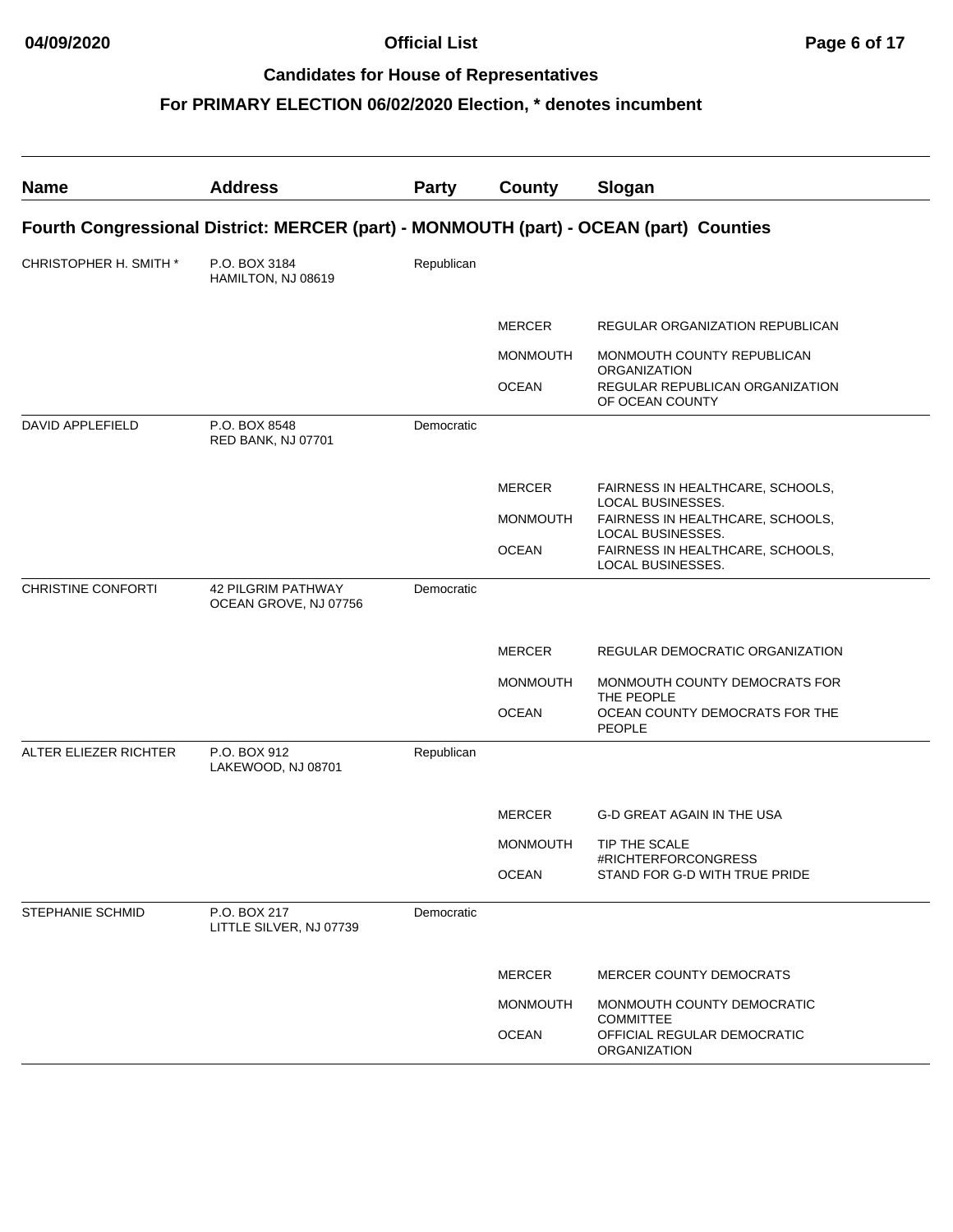| <b>Name</b>                 | <b>Address</b>                                  | <b>Party</b> | <b>County</b>                                              | Slogan                                                                                                                                                                                     |
|-----------------------------|-------------------------------------------------|--------------|------------------------------------------------------------|--------------------------------------------------------------------------------------------------------------------------------------------------------------------------------------------|
|                             |                                                 |              |                                                            | Fifth Congressional District: BERGEN (part) - PASSAIC (part) - SUSSEX (part) - WARREN (part) Counties                                                                                      |
| <b>JOSH GOTTHEIMER *</b>    | P.O. BOX 584<br>RIDGEWOOD, NJ 07451             | Democratic   |                                                            |                                                                                                                                                                                            |
|                             |                                                 |              | <b>BERGEN</b><br><b>PASSAIC</b><br><b>SUSSEX</b><br>WARREN | DEMOCRATIC COMMITTEE OF BERGEN<br><b>COUNTY</b><br>PASSAIC COUNTY DEMOCRATIC<br>ORGANIZATION, INC.<br>SUSSEX COUNTY DEMOCRATIC<br>COMMITTEE ORGANIZATION<br>WARREN COUNTY DEMOCRATIC PARTY |
| <b>JAMES BALDINI</b>        | <b>15 DEVITA ROAD</b><br>BRANCHVILLE, NJ 07826  | Republican   |                                                            |                                                                                                                                                                                            |
|                             |                                                 |              | <b>BERGEN</b>                                              | <b>AMERICA FIRST</b>                                                                                                                                                                       |
|                             |                                                 |              | <b>PASSAIC</b>                                             | <b>AMERICA FIRST</b>                                                                                                                                                                       |
|                             |                                                 |              | <b>SUSSEX</b>                                              | <b>AMERICA FIRST</b>                                                                                                                                                                       |
|                             |                                                 |              | <b>WARREN</b>                                              | <b>AMERICA FIRST</b>                                                                                                                                                                       |
| <b>HECTOR LUIS CASTILLO</b> | 24 SHINNECOCK TRAIL<br>FRANKLIN LAKES, NJ 07417 | Republican   |                                                            |                                                                                                                                                                                            |
|                             |                                                 |              | <b>BERGEN</b>                                              | MAKE NEW JERSEY GREAT AGAIN                                                                                                                                                                |
|                             |                                                 |              | <b>PASSAIC</b>                                             | MAKE NEW JERSEY GREAT AGAIN                                                                                                                                                                |
|                             |                                                 |              | <b>SUSSEX</b>                                              | MAKE NEW JERSEY GREAT AGAIN                                                                                                                                                                |
|                             |                                                 |              | <b>WARREN</b>                                              | MAKE NEW JERSEY GREAT AGAIN                                                                                                                                                                |
| ARATI S. KREIBICH           | P.O. BOX 146<br>GLEN ROCK, NJ 07452             | Democratic   |                                                            |                                                                                                                                                                                            |
|                             |                                                 |              | <b>BERGEN</b>                                              | REAL DEMOCRAT, REAL CHANGE                                                                                                                                                                 |
|                             |                                                 |              | <b>PASSAIC</b>                                             | REAL DEMOCRAT, REAL CHANGE                                                                                                                                                                 |
|                             |                                                 |              | <b>SUSSEX</b>                                              | REAL DEMOCRAT, REAL CHANGE                                                                                                                                                                 |
|                             |                                                 |              | WARREN                                                     | REAL DEMOCRAT, REAL CHANGE                                                                                                                                                                 |
| JOHN J. MCCANN JR.          | P.O. BOX 1010<br>HACKENSACK, NJ 07602           | Republican   |                                                            |                                                                                                                                                                                            |
|                             |                                                 |              | <b>BERGEN</b>                                              | REPUBLICANS FOR RESPONSIBLE<br><b>GOVERNMENT</b>                                                                                                                                           |
|                             |                                                 |              | <b>PASSAIC</b>                                             | KEEP AMERICA GREAT NEW JERSEY                                                                                                                                                              |
|                             |                                                 |              | <b>SUSSEX</b>                                              | SUPPORT THE PRESIDENT                                                                                                                                                                      |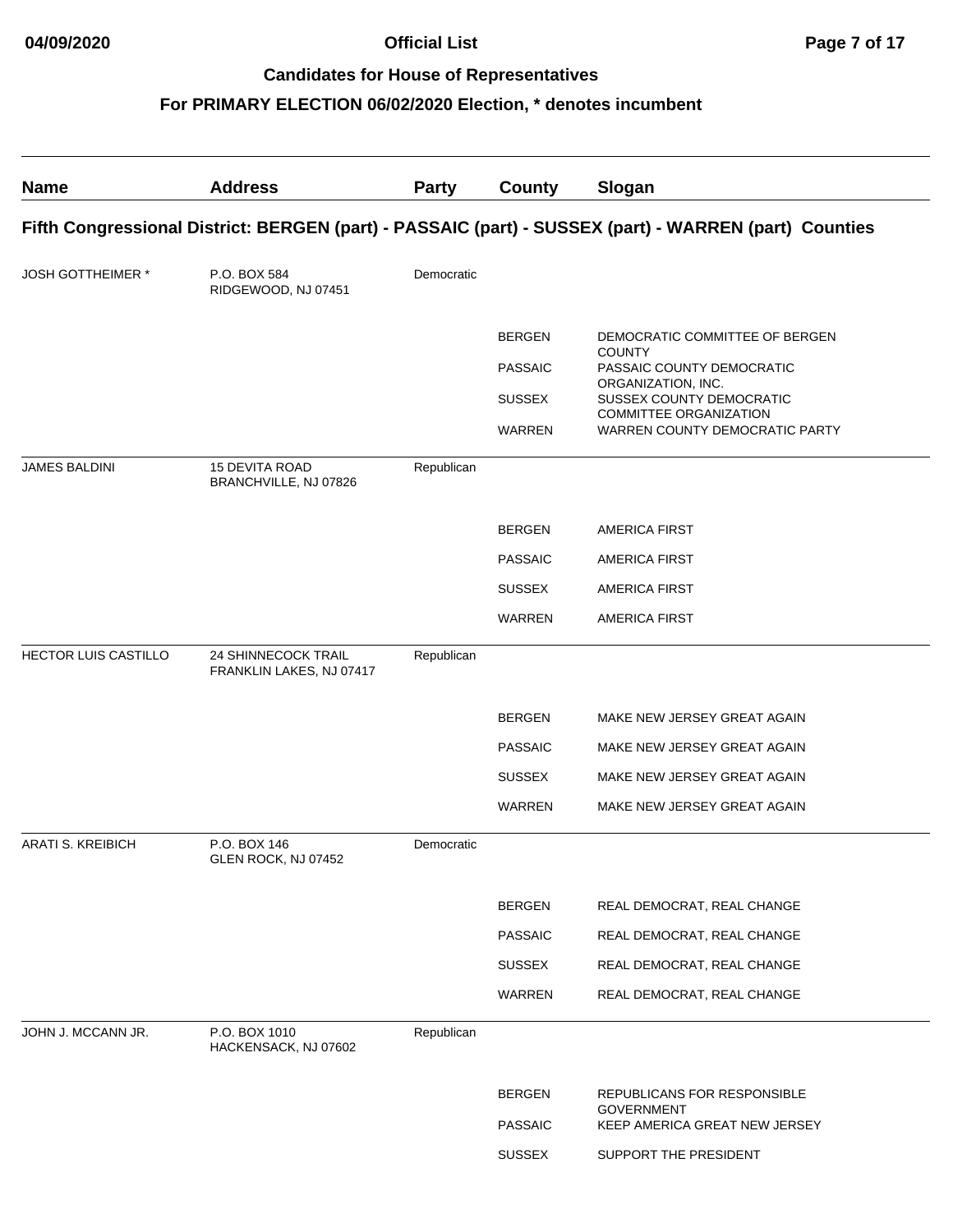## **04/09/2020 Official List Page 8 of 17**

### **Candidates for House of Representatives**

| <b>Name</b>                                                                                           | <b>Address</b>                  | <b>Party</b> | County         | Slogan                                                  |  |  |
|-------------------------------------------------------------------------------------------------------|---------------------------------|--------------|----------------|---------------------------------------------------------|--|--|
| Fifth Congressional District: BERGEN (part) - PASSAIC (part) - SUSSEX (part) - WARREN (part) Counties |                                 |              |                |                                                         |  |  |
|                                                                                                       |                                 |              | <b>WARREN</b>  | KEEP AMERICA GREAT NEW JERSEY                           |  |  |
| FRANK T. PALLOTTA                                                                                     | 5 MAY COURT<br>MAHWAH, NJ 07430 | Republican   |                |                                                         |  |  |
|                                                                                                       |                                 |              | <b>BERGEN</b>  | REPUBLICANS FOR RESPONSIBLE<br><b>LEADERSHIP</b>        |  |  |
|                                                                                                       |                                 |              | <b>PASSAIC</b> | PASSAIC COUNTY REGULAR<br>REPUBLICAN ORGANIZATION, INC. |  |  |
|                                                                                                       |                                 |              | <b>SUSSEX</b>  | CONSERVATIVE REPUBLICANS OF<br><b>SUSSEX COUNTY</b>     |  |  |
|                                                                                                       |                                 |              | <b>WARREN</b>  | WARREN COUNTY CONSERVATIVE<br><b>REPUBLICAN</b>         |  |  |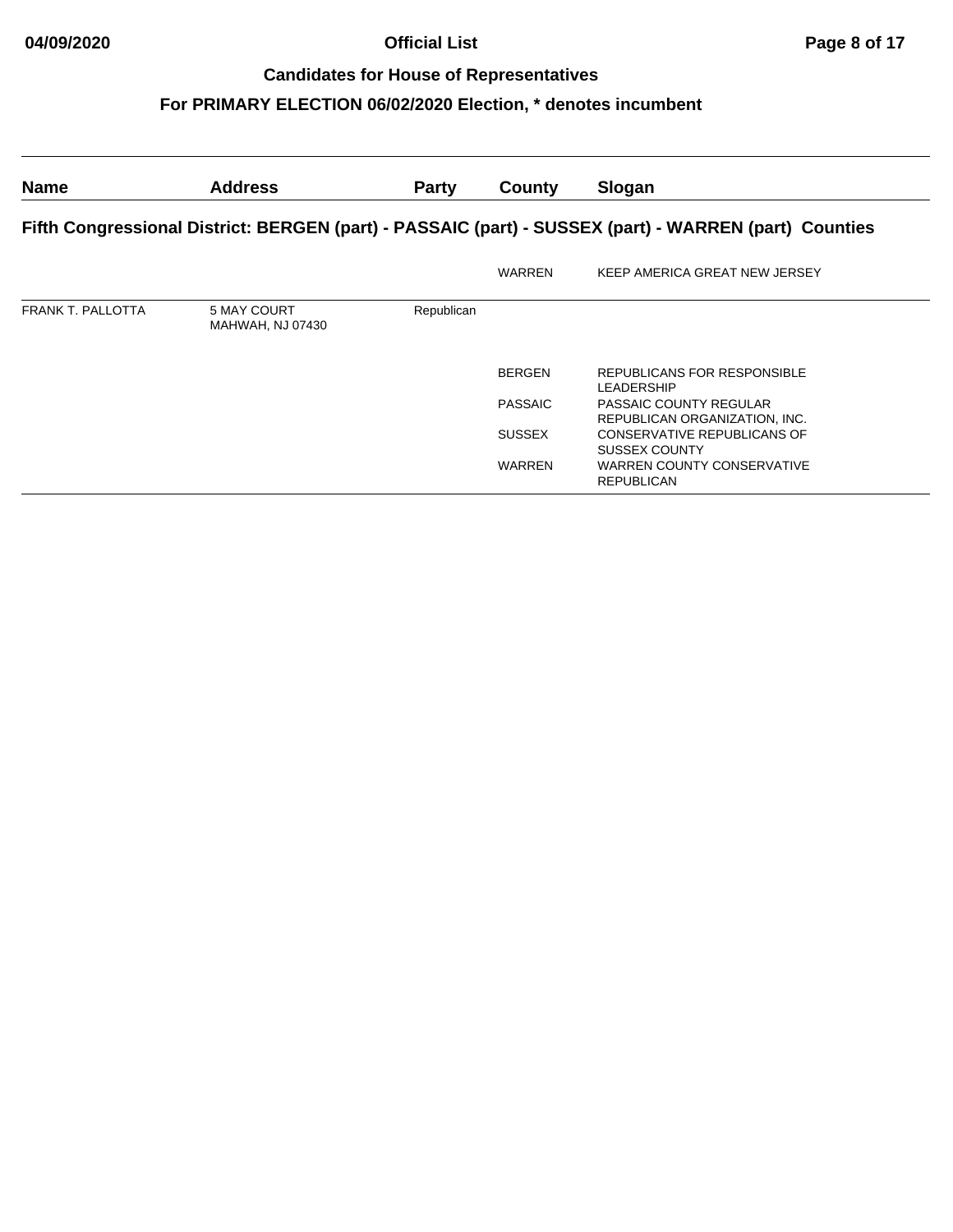| <b>Name</b>                            | <b>Address</b>                                                            | <b>Party</b> | County           | Slogan                                           |  |  |  |  |
|----------------------------------------|---------------------------------------------------------------------------|--------------|------------------|--------------------------------------------------|--|--|--|--|
|                                        | Sixth Congressional District: MIDDLESEX (part) - MONMOUTH (part) Counties |              |                  |                                                  |  |  |  |  |
| <b>FRANK PALLONE JR. *</b>             | P.O. BOX 3176<br>LONG BRANCH, NJ 07740                                    | Democratic   |                  |                                                  |  |  |  |  |
|                                        |                                                                           |              | <b>MIDDLESEX</b> | MIDDLESEX COUNTY DEMOCRATIC                      |  |  |  |  |
|                                        |                                                                           |              | <b>MONMOUTH</b>  | <b>ORGANIZATION</b><br>MONMOUTH COUNTY DEMOCRATS |  |  |  |  |
| AMANI AL-KHATAHTBEH                    | P.O. BOX 90<br>MILLTOWN, NJ 08850                                         | Democratic   |                  |                                                  |  |  |  |  |
|                                        |                                                                           |              | <b>MIDDLESEX</b> | MAKE DEMOCRACY HAPPEN                            |  |  |  |  |
|                                        |                                                                           |              | <b>MONMOUTH</b>  | MAKE DEMOCRACY HAPPEN                            |  |  |  |  |
| RUSSELL "RUSS" CIRINCIONE P.O. BOX 483 | <b>PARLIN, NJ 08859</b>                                                   | Democratic   |                  |                                                  |  |  |  |  |
|                                        |                                                                           |              | <b>MIDDLESEX</b> | NOT ME, US.                                      |  |  |  |  |
|                                        |                                                                           |              | <b>MONMOUTH</b>  | NOT ME, US.                                      |  |  |  |  |
|                                        |                                                                           |              |                  |                                                  |  |  |  |  |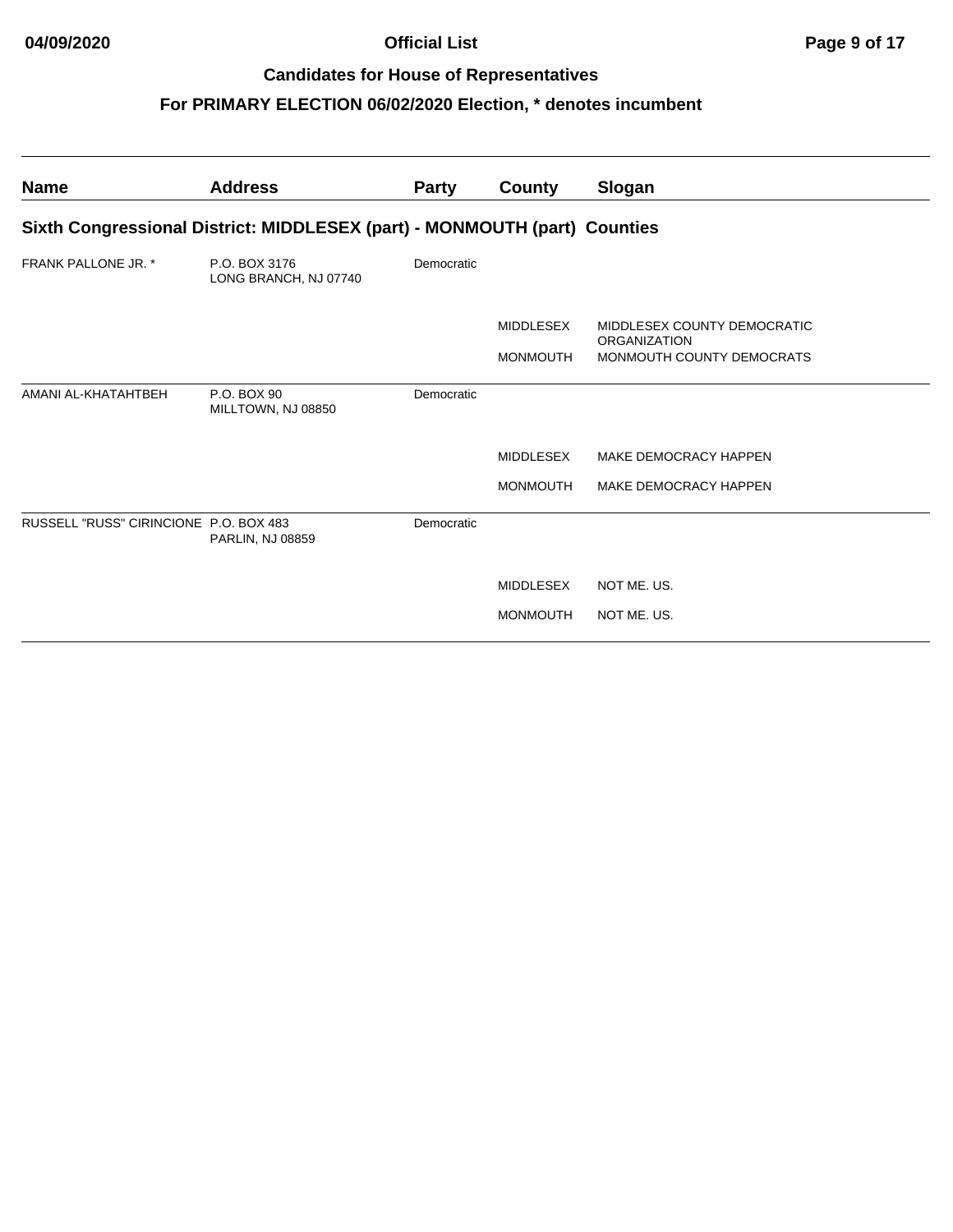| <b>Name</b>        | <b>Address</b>                                                                                                                        | <b>Party</b> | County                           | Slogan                                                                        |  |  |
|--------------------|---------------------------------------------------------------------------------------------------------------------------------------|--------------|----------------------------------|-------------------------------------------------------------------------------|--|--|
|                    | Seventh Congressional District: ESSEX (part) - HUNTERDON - MORRIS (part) - SOMERSET (part) - UNION (part)<br>- WARREN (part) Counties |              |                                  |                                                                               |  |  |
| TOM MALINOWSKI *   | <b>15 WELISEWITZ ROAD</b><br><b>RINGOES, NJ 08551</b>                                                                                 | Democratic   |                                  |                                                                               |  |  |
|                    |                                                                                                                                       |              | <b>ESSEX</b><br><b>HUNTERDON</b> | <b>ESSEX COUNTY DEMOCRATIC</b><br>COMMITTEE, INC.<br>HUNTERDON COUNTY REGULAR |  |  |
|                    |                                                                                                                                       |              | <b>MORRIS</b>                    | DEMOCRATIC ORGANIZATION<br>MORRIS COUNTY DEMOCRATIC                           |  |  |
|                    |                                                                                                                                       |              | SOMERSET                         | COMMITTEE, INC.<br>SOMERSET COUNTY REGULAR                                    |  |  |
|                    |                                                                                                                                       |              | <b>UNION</b>                     | DEMOCRATIC ORGANIZATION<br>REGULAR DEMOCRATIC ORGANIZATION<br>OF UNION COUNTY |  |  |
|                    |                                                                                                                                       |              | <b>WARREN</b>                    | WARREN COUNTY DEMOCRATIC PARTY                                                |  |  |
| RAAFAT BARSOOM     | 9 APPLETREE DRIVE<br>ANNANDALE, NJ 08801                                                                                              | Republican   |                                  |                                                                               |  |  |
|                    |                                                                                                                                       |              | <b>ESSEX</b>                     | PHYSICIAN NOT A CAREER POLITICIAN                                             |  |  |
|                    |                                                                                                                                       |              | <b>HUNTERDON</b>                 | KEEP AMERICA GREAT NEW JERSEY                                                 |  |  |
|                    |                                                                                                                                       |              | <b>MORRIS</b>                    | KEEP AMERICA GREAT NEW JERSEY<br><b>CONSERVATIVES</b>                         |  |  |
|                    |                                                                                                                                       |              | SOMERSET                         | PHYSICIAN NOT A CAREER POLITICIAN                                             |  |  |
|                    |                                                                                                                                       |              | <b>UNION</b>                     | KEEP AMERICA GREAT NEW JERSEY                                                 |  |  |
|                    |                                                                                                                                       |              | <b>WARREN</b>                    | KEEP AMERICA GREAT NEW JERSEY                                                 |  |  |
| THOMAS H. KEAN JR. | P.O. BOX 999<br><b>EDISON, NJ 08818</b>                                                                                               | Republican   |                                  |                                                                               |  |  |
|                    |                                                                                                                                       |              | <b>ESSEX</b>                     | <b>ESSEX REPUBLICAN PARTY</b>                                                 |  |  |
|                    |                                                                                                                                       |              | <b>HUNTERDON</b>                 | ORGANIZATION, INC.<br>HUNTERDON COUNTY REGULAR                                |  |  |
|                    |                                                                                                                                       |              | <b>MORRIS</b>                    | REPUBLICAN ORGANIZATION<br>REGULAR REPUBLICAN ORGANIZATION                    |  |  |
|                    |                                                                                                                                       |              | SOMERSET                         | SOMERSET COUNTY REPUBLICAN                                                    |  |  |
|                    |                                                                                                                                       |              | <b>UNION</b>                     | ORGANIZATION<br>REGULAR ORGANIZATION REPUBLICAN                               |  |  |
|                    |                                                                                                                                       |              | WARREN                           | OF UNION COUNTY<br><b>WARREN COUNTY REGULAR</b><br>REPUBLICAN ORGANIZATION    |  |  |
| TOM PHILLIPS       | <b>418 WARREN STREET</b><br>SCOTCH PLAINS, NJ 07076                                                                                   | Republican   |                                  |                                                                               |  |  |
|                    |                                                                                                                                       |              | <b>ESSEX</b>                     | <b>AMERICA FIRST</b>                                                          |  |  |
|                    |                                                                                                                                       |              | HUNTERDON                        | <b>AMERICA FIRST</b>                                                          |  |  |
|                    |                                                                                                                                       |              | <b>MORRIS</b>                    | <b>AMERICA FIRST</b>                                                          |  |  |
|                    |                                                                                                                                       |              |                                  |                                                                               |  |  |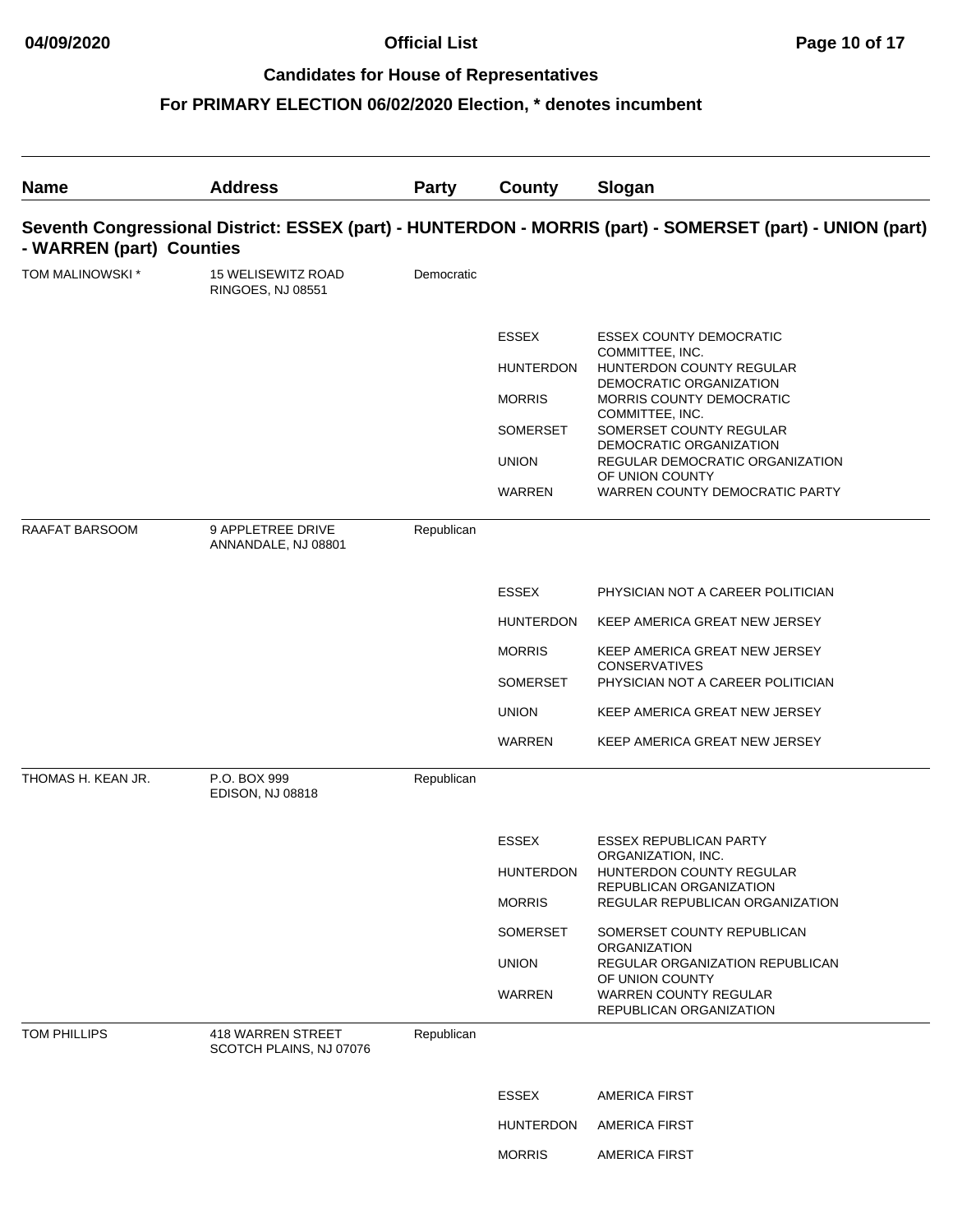| <b>Name</b>              | <b>Address</b> | <b>Party</b> | County          | Slogan                                                                                                    |
|--------------------------|----------------|--------------|-----------------|-----------------------------------------------------------------------------------------------------------|
| - WARREN (part) Counties |                |              |                 | Seventh Congressional District: ESSEX (part) - HUNTERDON - MORRIS (part) - SOMERSET (part) - UNION (part) |
|                          |                |              | <b>SOMERSET</b> | AMERICA FIRST                                                                                             |
|                          |                |              | <b>UNION</b>    | <b>AMERICA FIRST</b>                                                                                      |
|                          |                |              | <b>WARREN</b>   | <b>AMERICA FIRST</b>                                                                                      |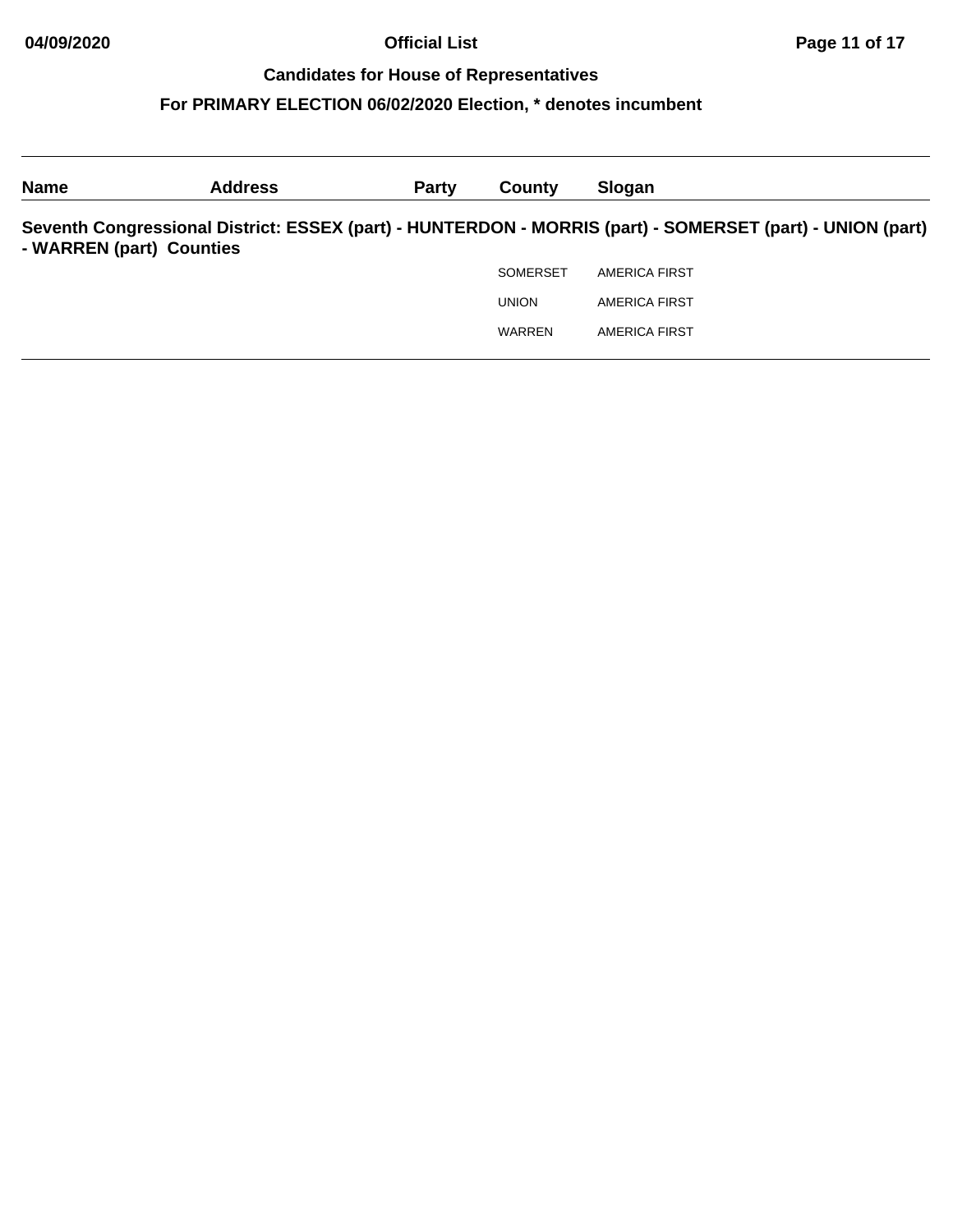| <b>Name</b>            | <b>Address</b>                                                                                      | Party      | <b>County</b>                 | Slogan                                                                     |  |  |  |
|------------------------|-----------------------------------------------------------------------------------------------------|------------|-------------------------------|----------------------------------------------------------------------------|--|--|--|
|                        | Eighth Congressional District: BERGEN (part) - ESSEX (part) - HUDSON (part) - UNION (part) Counties |            |                               |                                                                            |  |  |  |
| ALBIO SIRES *          | P.O. BOX 300<br>WEST NEW YORK, NJ 07093                                                             | Democratic |                               |                                                                            |  |  |  |
|                        |                                                                                                     |            | <b>BERGEN</b><br><b>ESSEX</b> | DEMOCRATIC COMMITTEE OF BERGEN<br><b>COUNTY</b><br>ESSEX COUNTY DEMOCRATIC |  |  |  |
|                        |                                                                                                     |            | <b>HUDSON</b>                 | COMMITTEE, INC.<br>HUDSON COUNTY DEMOCRATIC                                |  |  |  |
|                        |                                                                                                     |            | <b>UNION</b>                  | ORGANIZATION<br>REGULAR DEMOCRATIC ORGANIZATION<br>OF UNION COUNTY         |  |  |  |
| JASON TODD MUSHNICK    | 101 SHEARWATER COURT EAST Republican<br>Apt-Unit 23<br>JERSEY CITY, NJ 07305                        |            |                               |                                                                            |  |  |  |
|                        |                                                                                                     |            | <b>BERGEN</b>                 | REPUBLICANS FOR RESPONSIBLE<br><b>GOVERNMENT</b>                           |  |  |  |
|                        |                                                                                                     |            | <b>ESSEX</b>                  | <b>ESSEX REPUBLICAN PARTY</b><br>ORGANIZATION, INC.                        |  |  |  |
|                        |                                                                                                     |            | <b>HUDSON</b>                 | HUDSON COUNTY REPUBLICAN<br><b>COMMITTEE</b>                               |  |  |  |
|                        |                                                                                                     |            | <b>UNION</b>                  | REGULAR ORGANIZATION REPUBLICAN<br>OF UNION COUNTY                         |  |  |  |
| <b>HECTOR OSEGUERA</b> | P.O. BOX 450<br>UNION CITY, NJ 07087                                                                | Democratic |                               |                                                                            |  |  |  |
|                        |                                                                                                     |            | <b>BERGEN</b>                 | NOT ME. US.                                                                |  |  |  |
|                        |                                                                                                     |            | <b>ESSEX</b>                  | NOT ME. US.                                                                |  |  |  |
|                        |                                                                                                     |            | <b>HUDSON</b>                 | NOT ME. US.                                                                |  |  |  |
|                        |                                                                                                     |            | <b>UNION</b>                  | NOT ME. US.                                                                |  |  |  |
| <b>WILL SHEEHAN</b>    | 470 BROADWAY Apt-Unit 179<br>BAYONNE, NJ 07002                                                      | Democratic |                               |                                                                            |  |  |  |
|                        |                                                                                                     |            | <b>BERGEN</b>                 | BATTLE TESTED. MISSION READY.                                              |  |  |  |
|                        |                                                                                                     |            | <b>ESSEX</b>                  | BATTLE TESTED. MISSION READY.                                              |  |  |  |
|                        |                                                                                                     |            | <b>HUDSON</b>                 | BATTLE TESTED. MISSION READY.                                              |  |  |  |
|                        |                                                                                                     |            | <b>UNION</b>                  | BATTLE TESTED. MISSION READY.                                              |  |  |  |
|                        |                                                                                                     |            |                               |                                                                            |  |  |  |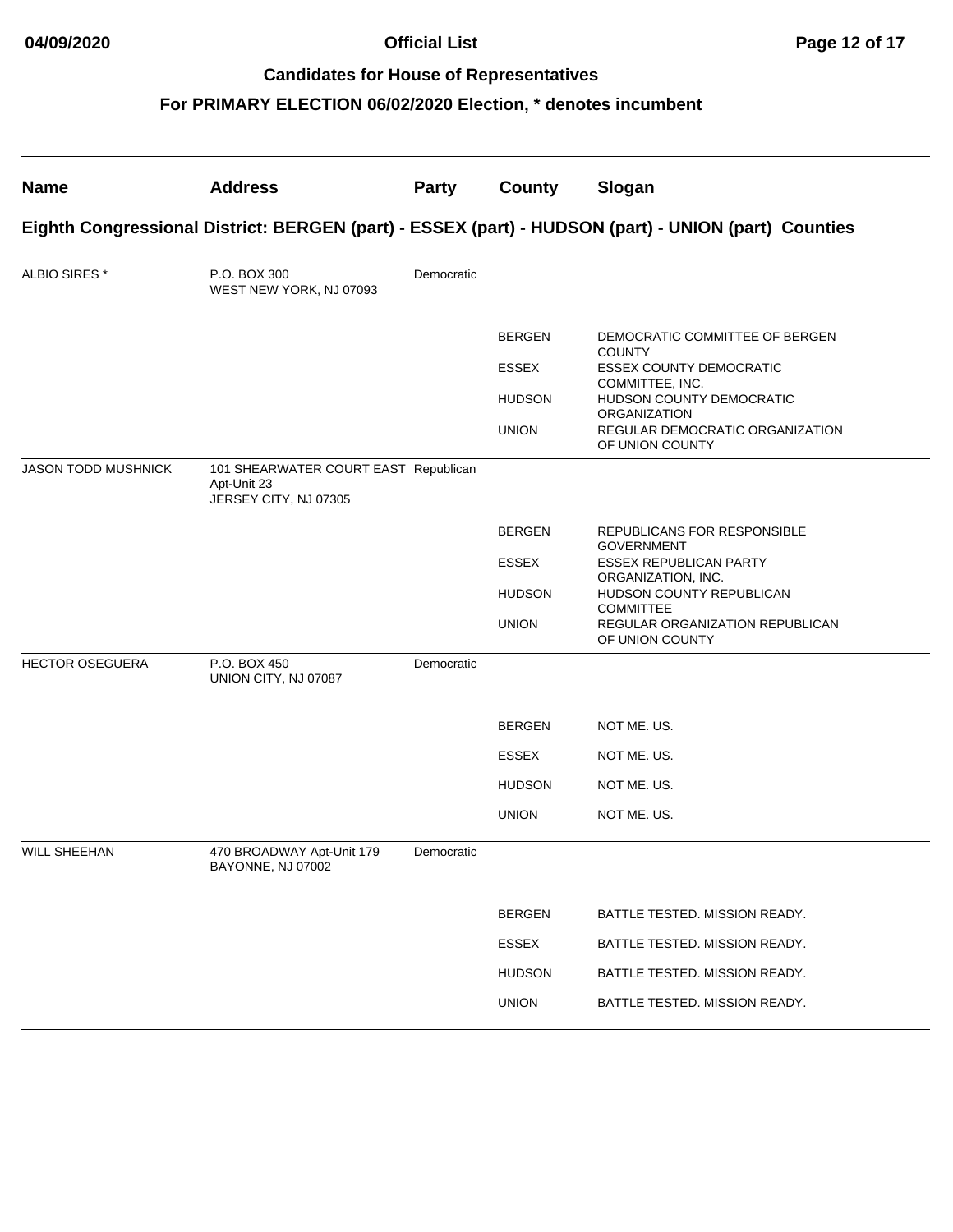| <b>Name</b>            | <b>Address</b>                                                                        | Party      | <b>County</b>  | Slogan                                                  |
|------------------------|---------------------------------------------------------------------------------------|------------|----------------|---------------------------------------------------------|
|                        | Ninth Congressional District: BERGEN (part) - HUDSON (part) - PASSAIC (part) Counties |            |                |                                                         |
| BILL PASCRELL JR. *    | P.O. BOX 100<br>TEANECK, NJ 07666                                                     | Democratic |                |                                                         |
|                        |                                                                                       |            | <b>BERGEN</b>  | DEMOCRATIC COMMITTEE OF BERGEN<br><b>COUNTY</b>         |
|                        |                                                                                       |            | <b>HUDSON</b>  | HUDSON COUNTY DEMOCRATIC<br><b>ORGANIZATION</b>         |
|                        |                                                                                       |            | <b>PASSAIC</b> | PASSAIC COUNTY DEMOCRATIC<br>ORGANIZATION, INC.         |
| ALPASLAN "ALP" BASARAN | 1232 16TH STREET<br>FORT LEE, NJ 07024                                                | Democratic |                |                                                         |
|                        |                                                                                       |            | <b>BERGEN</b>  | AMERICAN DREAMER                                        |
|                        |                                                                                       |            | <b>HUDSON</b>  | AMERICAN DREAMER                                        |
|                        |                                                                                       |            | <b>PASSAIC</b> | AMERICAN DREAMER                                        |
| <b>BILLY PREMPEH</b>   | 34 MILL STREET<br>PATERSON, NJ 07501                                                  | Republican |                |                                                         |
|                        |                                                                                       |            | <b>BERGEN</b>  | REPUBLICANS FOR RESPONSIBLE<br><b>GOVERNMENT</b>        |
|                        |                                                                                       |            | <b>HUDSON</b>  | LET'S MAKE NEW JERSEY GREAT AGAIN                       |
|                        |                                                                                       |            | <b>PASSAIC</b> | PASSAIC COUNTY REGULAR<br>REPUBLICAN ORGANIZATION, INC. |
| ZINOVIA SPEZAKIS       | P.O. BOX 695<br>TENAFLY, NJ 07670                                                     | Democratic |                |                                                         |
|                        |                                                                                       |            | <b>BERGEN</b>  | NOT ME. US.                                             |
|                        |                                                                                       |            | <b>HUDSON</b>  | NOT ME. US.                                             |
|                        |                                                                                       |            | <b>PASSAIC</b> | NOT ME. US.                                             |
| TIMOTHY C. WALSH       | 81 DEBAUN AVENUE<br>RAMSEY, NJ 07446                                                  | Republican |                |                                                         |
|                        |                                                                                       |            | <b>BERGEN</b>  | <b>AMERICA FIRST</b>                                    |
|                        |                                                                                       |            | <b>HUDSON</b>  | HUDSON COUNTY REPUBLICAN                                |
|                        |                                                                                       |            | <b>PASSAIC</b> | COMMITTEE<br><b>AMERICA FIRST</b>                       |
|                        |                                                                                       |            |                |                                                         |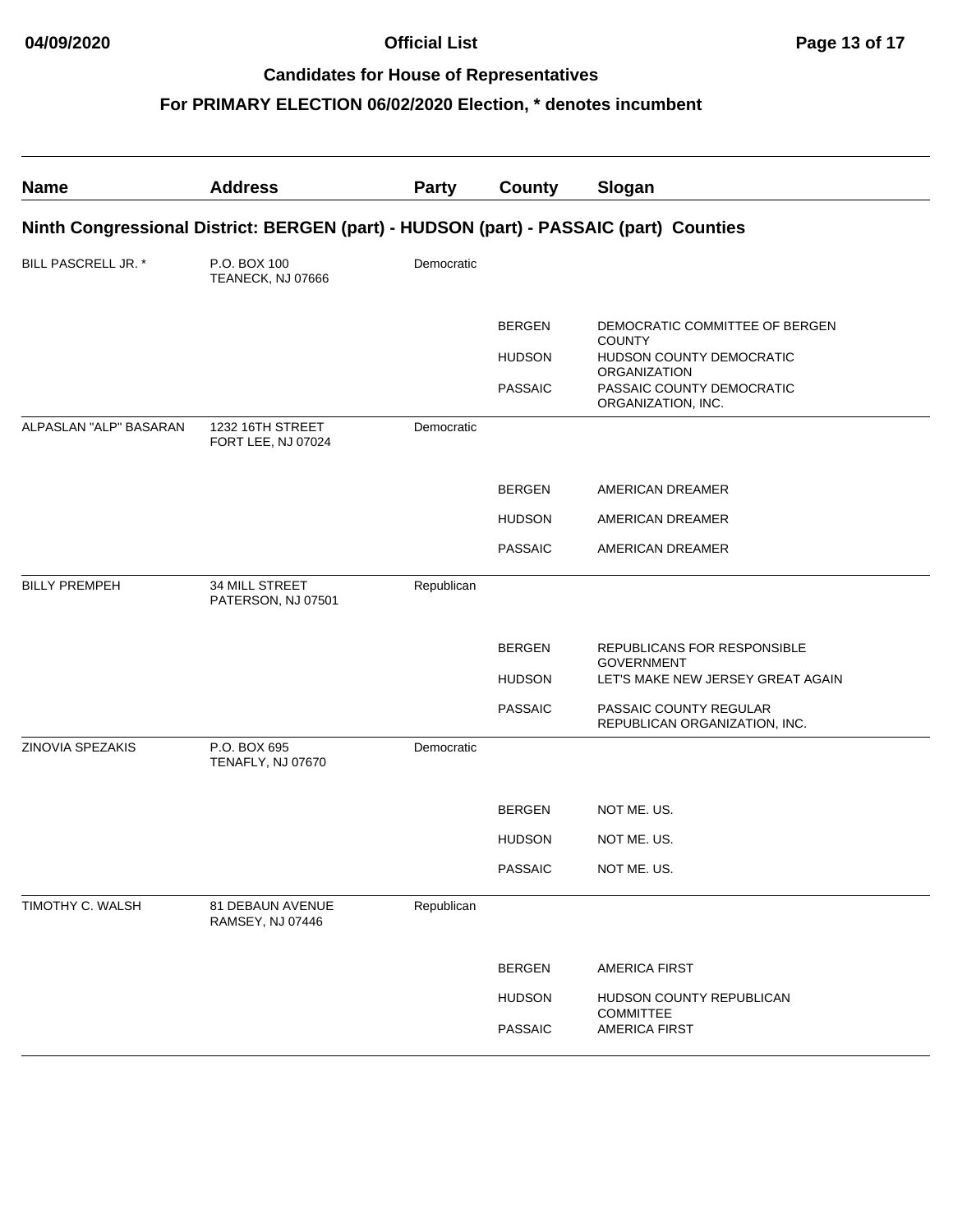| <b>Name</b>            | <b>Address</b>                                                                     | Party      | <b>County</b>                 | Slogan                                                                            |
|------------------------|------------------------------------------------------------------------------------|------------|-------------------------------|-----------------------------------------------------------------------------------|
|                        | Tenth Congressional District: ESSEX (part) - HUDSON (part) - UNION (part) Counties |            |                               |                                                                                   |
| DONALD M. PAYNE JR. *  | P.O. BOX 2406<br>NEWARK, NJ 07114                                                  | Democratic |                               |                                                                                   |
|                        |                                                                                    |            | <b>ESSEX</b><br><b>HUDSON</b> | <b>ESSEX COUNTY DEMOCRATIC</b><br>COMMITTEE, INC.<br>HUDSON COUNTY DEMOCRATIC     |
|                        |                                                                                    |            | <b>UNION</b>                  | <b>ORGANIZATION</b><br>REGULAR DEMOCRATIC ORGANIZATION<br>OF UNION COUNTY         |
| <b>JOHN J FLORA</b>    | <b>65 CHERRY STREET</b><br>JERSEY CITY, NJ 07305                                   | Democratic |                               |                                                                                   |
|                        |                                                                                    |            | <b>ESSEX</b>                  | UNITED BY OUR FUTURE                                                              |
|                        |                                                                                    |            | <b>HUDSON</b>                 | UNITED BY OUR FUTURE                                                              |
|                        |                                                                                    |            | <b>UNION</b>                  | UNITED BY OUR FUTURE                                                              |
| EUGENE D. MAZO         | <b>287 MONTCLAIR AVENUE</b><br>NEWARK, NJ 07104                                    | Democratic |                               |                                                                                   |
|                        |                                                                                    |            | <b>ESSEX</b>                  | <b>ESSEX COUNTY PROGRESSIVE</b>                                                   |
|                        |                                                                                    |            | <b>HUDSON</b>                 | DEMOCRATIC COMMITTEE, INC.<br>HUDSON COUNTY PROGRESSIVE                           |
|                        |                                                                                    |            | <b>UNION</b>                  | DEMOCRATIC ORGANIZATION<br>PROGRESSIVE DEMOCRATIC<br>ORGANIZATION OF UNION COUNTY |
| <b>JENNIFER ZINONE</b> | 21 WEST DRIVE<br>BAYONNE, NJ 07002                                                 | Republican |                               |                                                                                   |
|                        |                                                                                    |            | <b>ESSEX</b>                  | REPUBLICANS OF ESSEX COUNTY                                                       |
|                        |                                                                                    |            | <b>HUDSON</b>                 | REPUBLICANS OF HUDSON COUNTY                                                      |
|                        |                                                                                    |            | <b>UNION</b>                  | REPUBLICANS OF UNION COUNTY                                                       |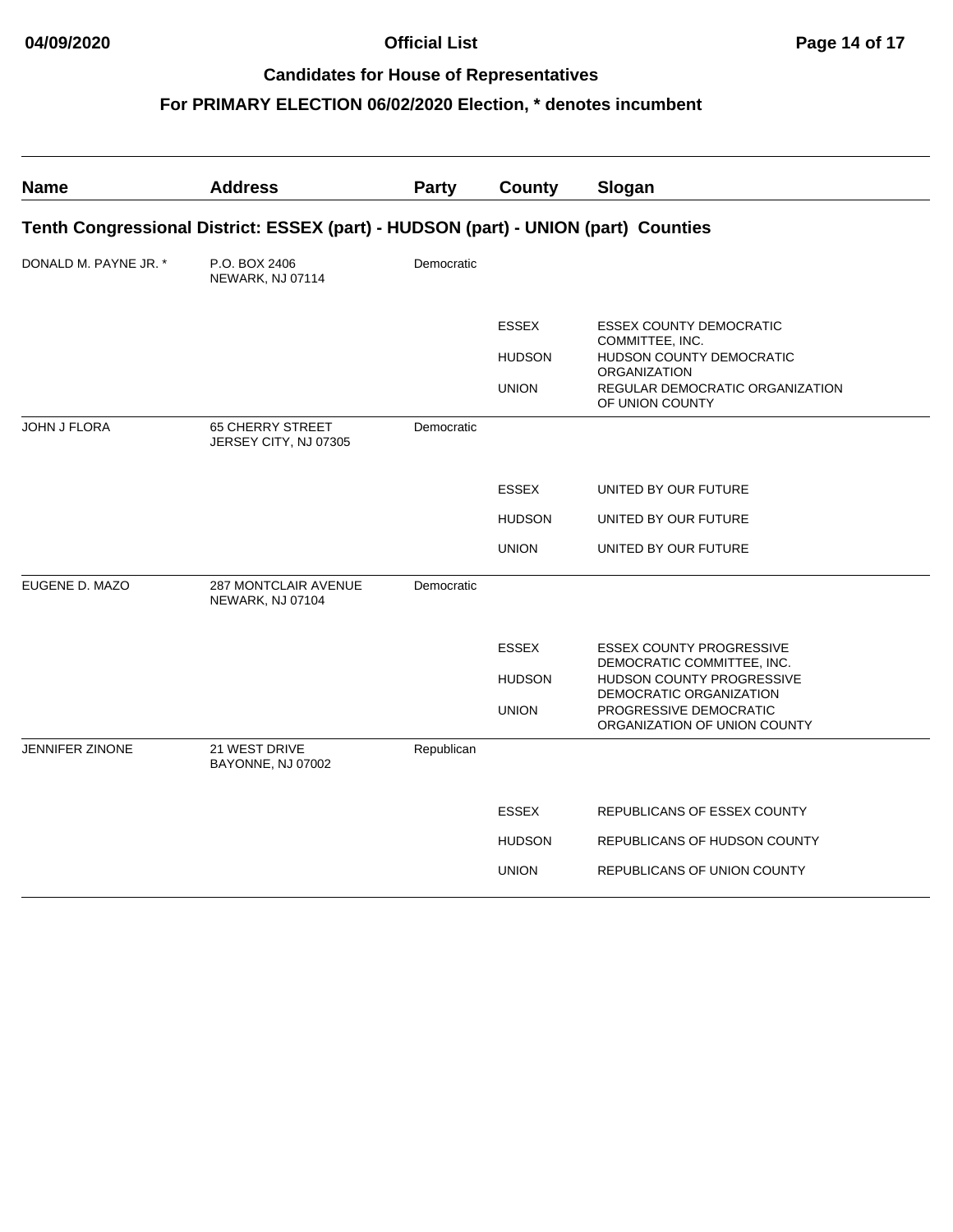| <b>Name</b>      | <b>Address</b>                        | <b>Party</b> | County         | Slogan                                                                                                  |
|------------------|---------------------------------------|--------------|----------------|---------------------------------------------------------------------------------------------------------|
|                  |                                       |              |                | Eleventh Congressional District: ESSEX (part) - MORRIS (part) - PASSAIC (part) - SUSSEX (part) Counties |
| MIKIE SHERRILL * | P.O. BOX 43032<br>MONTCLAIR, NJ 07043 | Democratic   |                |                                                                                                         |
|                  |                                       |              | <b>ESSEX</b>   | <b>ESSEX COUNTY DEMOCRATIC</b><br>COMMITTEE, INC.                                                       |
|                  |                                       |              | <b>MORRIS</b>  | MORRIS COUNTY DEMOCRATIC<br>COMMITTEE, INC.                                                             |
|                  |                                       |              | <b>PASSAIC</b> | PASSAIC COUNTY DEMOCRATIC<br>ORGANIZATION, INC.                                                         |
|                  |                                       |              | <b>SUSSEX</b>  | SUSSEX COUNTY DEMOCRATIC<br><b>COMMITTEE ORGANIZATION</b>                                               |
| ROSEMARY BECCHI  | P.O. BOX 32<br>MORRISTOWN, NJ 07963   | Republican   |                |                                                                                                         |
|                  |                                       |              | <b>ESSEX</b>   | <b>ESSEX REPUBLICAN PARTY</b><br>ORGANIZATION, INC.                                                     |
|                  |                                       |              | <b>MORRIS</b>  | REGULAR REPUBLICAN ORGANIZATION                                                                         |
|                  |                                       |              | <b>PASSAIC</b> | PASSAIC COUNTY REGULAR<br>REPUBLICAN ORGANIZATION, INC.                                                 |
|                  |                                       |              | <b>SUSSEX</b>  | CONSERVATIVE REPUBLICANS OF<br><b>SUSSEX COUNTY</b>                                                     |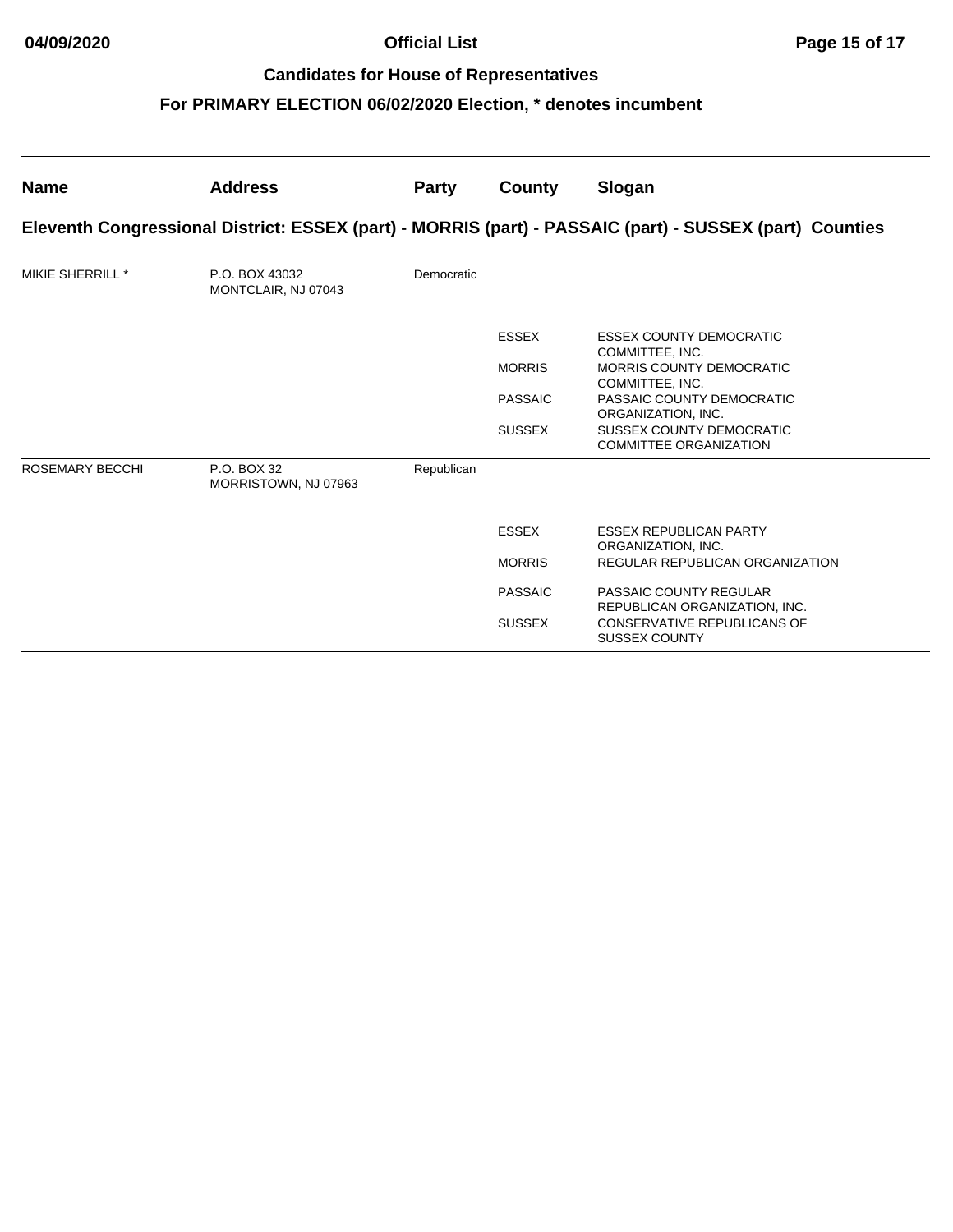| <b>Name</b>                  | <b>Address</b>                                       | Party      | County           | Slogan                                                                                                     |
|------------------------------|------------------------------------------------------|------------|------------------|------------------------------------------------------------------------------------------------------------|
|                              |                                                      |            |                  | Twelfth Congressional District: MERCER (part) - MIDDLESEX (part) - SOMERSET (part) - UNION (part) Counties |
| <b>BONNIE WATSON COLEMAN</b> | P.O. BOX 7045<br>EWING, NJ 08628                     | Democratic |                  |                                                                                                            |
|                              |                                                      |            | <b>MERCER</b>    | REGULAR DEMOCRATIC ORGANIZATION                                                                            |
|                              |                                                      |            | <b>MIDDLESEX</b> | MIDDLESEX COUNTY DEMOCRATIC<br><b>ORGANIZATION</b>                                                         |
|                              |                                                      |            | SOMERSET         | SOMERSET COUNTY REGULAR<br>DEMOCRATIC ORGANIZATION                                                         |
|                              |                                                      |            | <b>UNION</b>     | REGULAR DEMOCRATIC ORGANIZATION<br>OF UNION COUNTY                                                         |
| <b>LISA MCCORMICK</b>        | <b>118 SKILLMAN STREET</b><br>LAMBERTVILLE, NJ 08530 | Democratic |                  |                                                                                                            |
|                              |                                                      |            | <b>MERCER</b>    | DEMOCRATS UNITED FOR PROGRESS                                                                              |
|                              |                                                      |            | <b>MIDDLESEX</b> | DEMOCRATS UNITED FOR PROGRESS                                                                              |
|                              |                                                      |            | <b>SOMERSET</b>  | DEMOCRATS UNITED FOR PROGRESS                                                                              |
|                              |                                                      |            | <b>UNION</b>     | DEMOCRATS UNITED FOR PROGRESS                                                                              |
| <b>MARK RAZZOLI</b>          | <b>11 BRUCE STREET</b><br>OLD BRIDGE, NJ 08857       | Republican |                  |                                                                                                            |
|                              |                                                      |            | <b>MERCER</b>    | REGULAR ORGANIZATION REPUBLICAN                                                                            |
|                              |                                                      |            | <b>MIDDLESEX</b> | MIDDLESEX COUNTY REPUBLICAN                                                                                |
|                              |                                                      |            | <b>SOMERSET</b>  | <b>ORGANIZATION</b><br>SOMERSET COUNTY REPUBLICAN                                                          |
|                              |                                                      |            | <b>UNION</b>     | <b>ORGANIZATION</b><br>REGULAR REPUBLICAN ORGANIZATION<br>OF UNION COUNTY                                  |